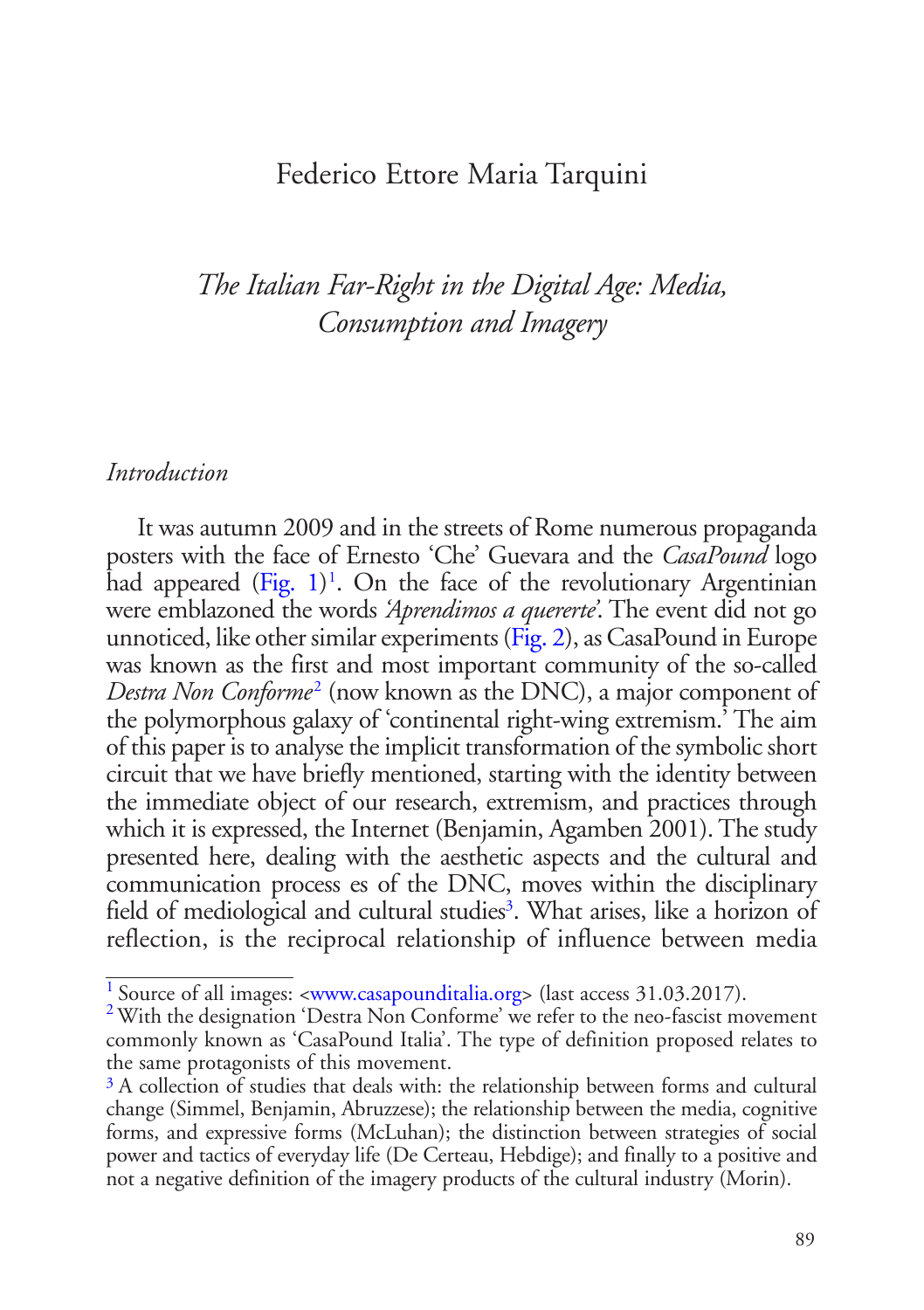and societal and political forms. Figuring out how much and in what way this form of right-wing political extremism will conform to the general characteristics of the network society (Castells, 1996) is therefore the main focus of this paper.

<span id="page-1-0"></span>

Fig. 1 *– [CasaPound Poster: Ernesto](#page-0-6)* '*Che*' *[Guevara](#page-0-6)*

<span id="page-1-1"></span>

Fig. 2 *– [CasaPound Poster: Corto Maltese](#page-0-7)*

*The imagery of the media and consumption in the identity processes of political extremism*

«I hope you realize what you're doing».

«Not exactly. We sat at opposite ends of the table, undistracted by Julia's presence. You're going to tell me».

«I am» Sangster examined his swollen hands, and picked a splinter from his thumb. «In a way it's quite an achievement. Back in the nineteen-thirties it needed a lot of twisted minds working together, but you've done it by yourself».

«Is my mind twisted?».

«Definitely not. That's the disturbing thing. You're sane, kindly, with all the genuine sincerity of an advertising man».

«So what have I done?».

«You've created a fascist state».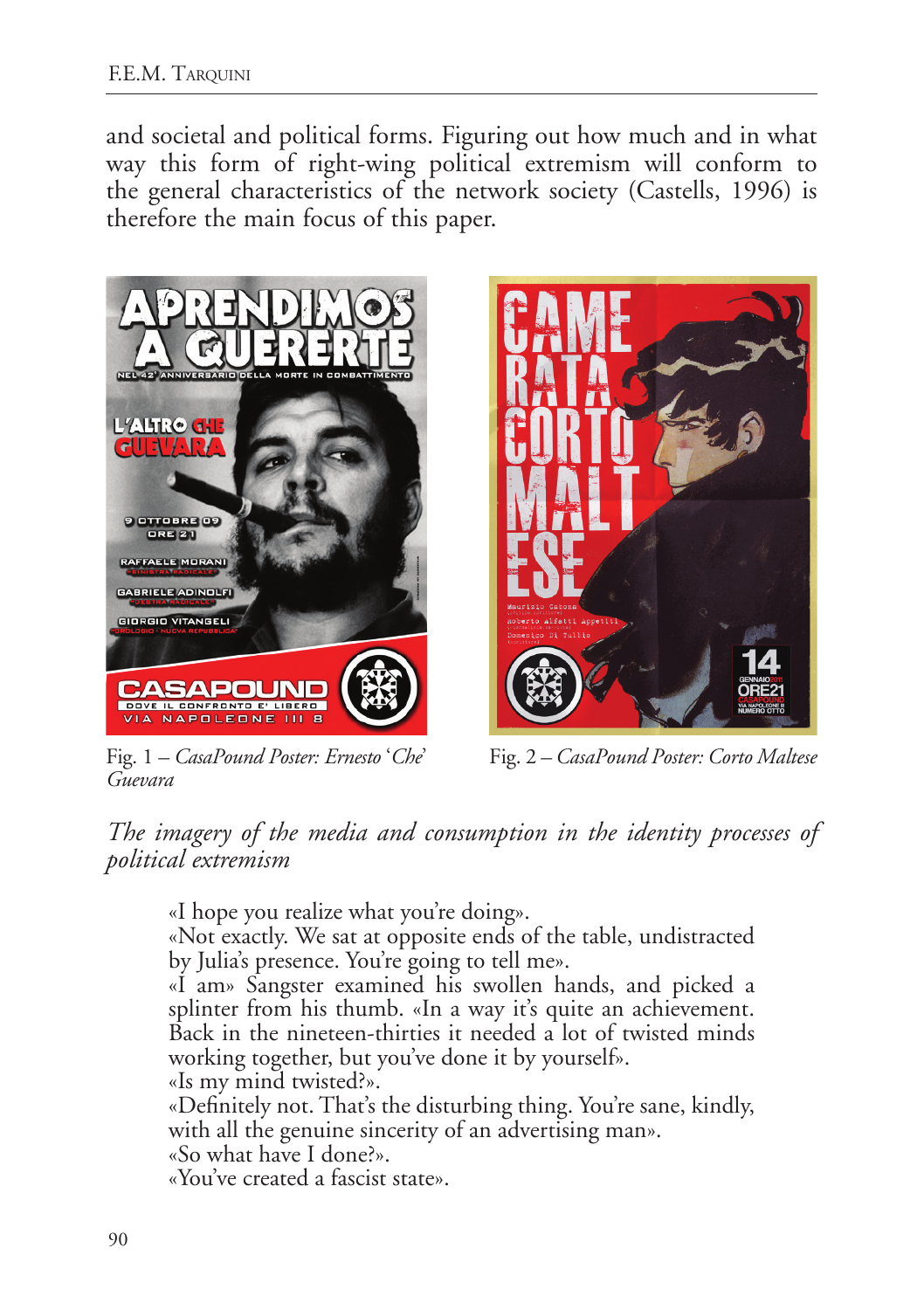«"Fascist?" I let the word hover overhead, then dissipate like an empty cloud. In the ... dinner party sense?».

«No. It's the real thing. There's no doubt about it. I've been watching it grow for the past year. It's been stirring in its mother's belly, but you knelt down in the straw and delivered the beast».

«Fascist? It's like "new" or "improved". It can mean anything. Where are the jackboots, the goose-stepping Brownshirts, the ranting Führer? I don't see them around».

«They don't need to be» Sangster watched me with a quirky smile that never completely formed, as if I were a destructive pupil he disliked but was unaccountably drawn to. «This is a soft fascism, like the consumer landscape. No goose-stepping, no jackboots, but the same emotions and the same aggression. As you say, there's a strong sense of community, but it isn't based on civic rights. Forget reason. Emotion drives everything. You see it every weekend outside the Metro-Centre». (Ballard, 2006: 319-320)

This conversation allows us to introduce the fundamental meaning that consumption practices have taken on for the DNS. Especially if you look at how it currently creates its own collective identity. The scenario above by Ballard in his famous novel 'Kingdom Come' highlights a type of fascism fuelled by the significance that the experiences of consumption were having on provincial England at the dawn of the third millennium. In this novel it is easy to find a number of typologies in which the author recognises the fulfilment of this new fascism: the football fan, the Christian nationalist, and fanatical shopper.

<span id="page-2-1"></span>The process, well described by Ballard, between consumer practices and the construction of collective identities or typologies, is what characterises the profound nature of the DNC. Somehow, what creates aggregation and social bond within this group is the common adherence to a lifestyle, a way of eating, dressing, or spending one's free time. The definition of extremism is therefore the result of a way to use every day objects<sup>[4](#page-2-0)</sup>. It is clear that this transition from the concrete dimension of consumption to that of an abstract of collective identity can verify itself only in the presence of a reference of imagery. On the other hand, as we remember Colin Campbell, the symbolic potential of the consumer lies in:

<span id="page-2-0"></span>[<sup>4</sup>](#page-2-1) In this sense, it is interesting to note that the imaginary fantasy of Tolkien's *'The Lord of the Rings'* was used in the sixties and seventies as a representative element of their identity in Europe by far-right movements, and the United States against the Californian culture.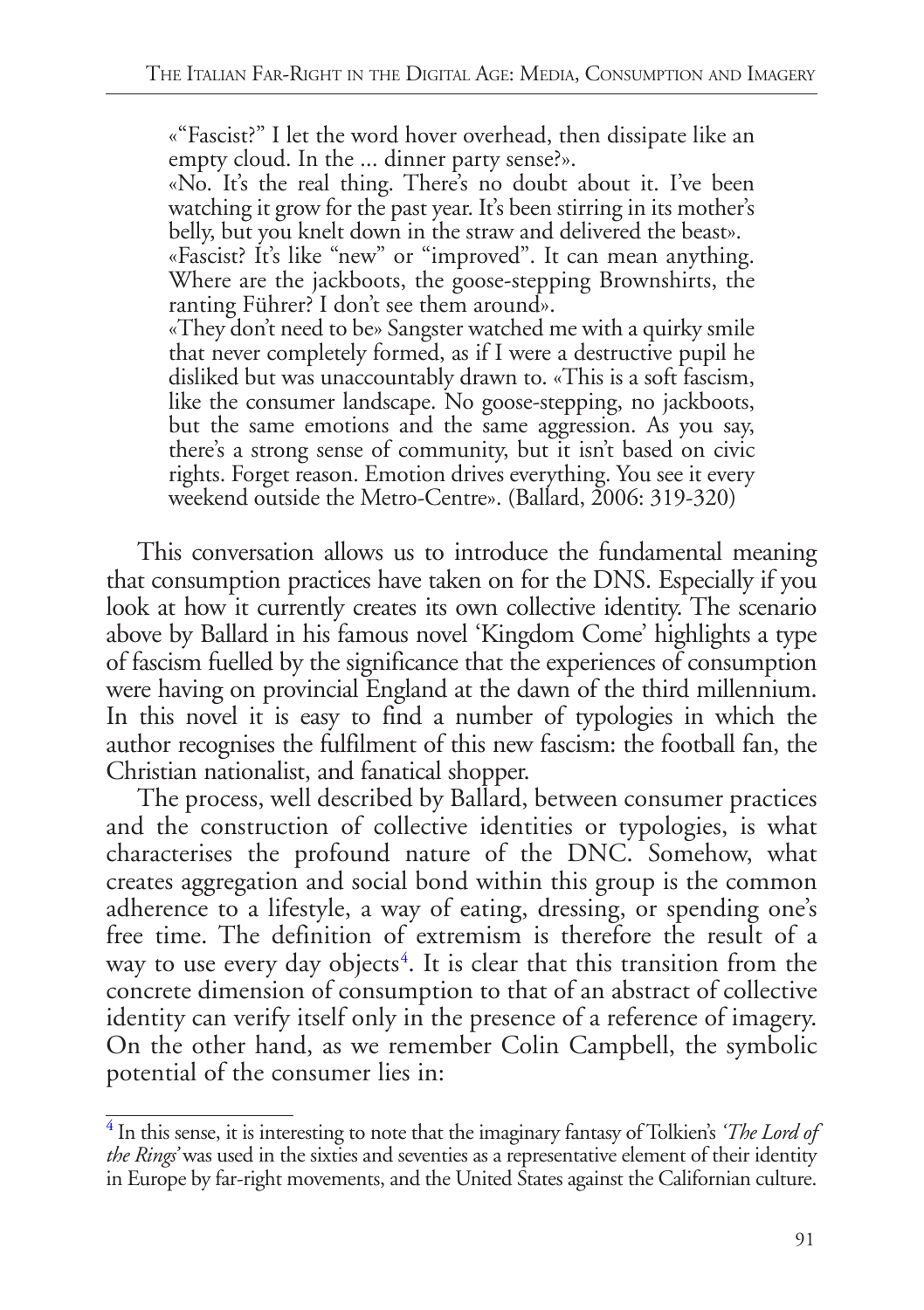«the desire to experience in reality the pleasurable dramas which they have already enjoyed in imagination, and each "new" prod-<br>uct is seen as offering a possibility to realising this ambition.<br>However, since reality can never provide the perfected pleasures encountered in day-dreams (or, if at all, only in part, and very occasionally), each purchase leads to literal disillusionment, something which explains how wanting is extinguished so quickly, and why people disacquire goods as rapidly as they acquire them». (Campbell, 1987: 90)

In the early nineteen sixties Edgar Morin stated that imagery, especially that which was produced by the culture industry and consumption, could be considered the 'concrete' basis on which to place the life of the individual and the community (Morin, 2001). In this thesis, essential to our research, we can approach in terms of political phenomena the studies of Benedict Anderson on imagined communities (Anderson, 1991). The idea, namely, that every political community achieves its own story through both real and imaginary data, where the latter often has a greater unifying power compared to the former. Therefore, the role of the imaginary is determined with absolute evidence for the DNC, especially in its way of approaching the world of consumption and the media. Like in Kingdom, as the reader 'reads' about the birth of a new fascism on the bodies of the characters described by Ballard which were adorned by polo shirts with the cross of Saint George, as well in the public spaces in the city of Rome and in the medial spaces of social networks, the symbolism and the identity of the DNC can be recognised on a range of clothing, gadgets, cultural products, memes, gifs, and especially images. To analyse the DNC therefore means being able to understand the manner in which this movement makes itself readable to society. The opinion of De Certeau (1984) is exemplary on this transition when he says that historically the normative discourse:

«Only works if it has already become a story, an essay on a reality that speaks in its own name, or a law distorted, historicized, and then told by the bodies. Its result in the story is the precondition to produce other stories making them believe. And the instru- ment accurately guarantees the transition from speech to story». (De Certeau, 1984: 97)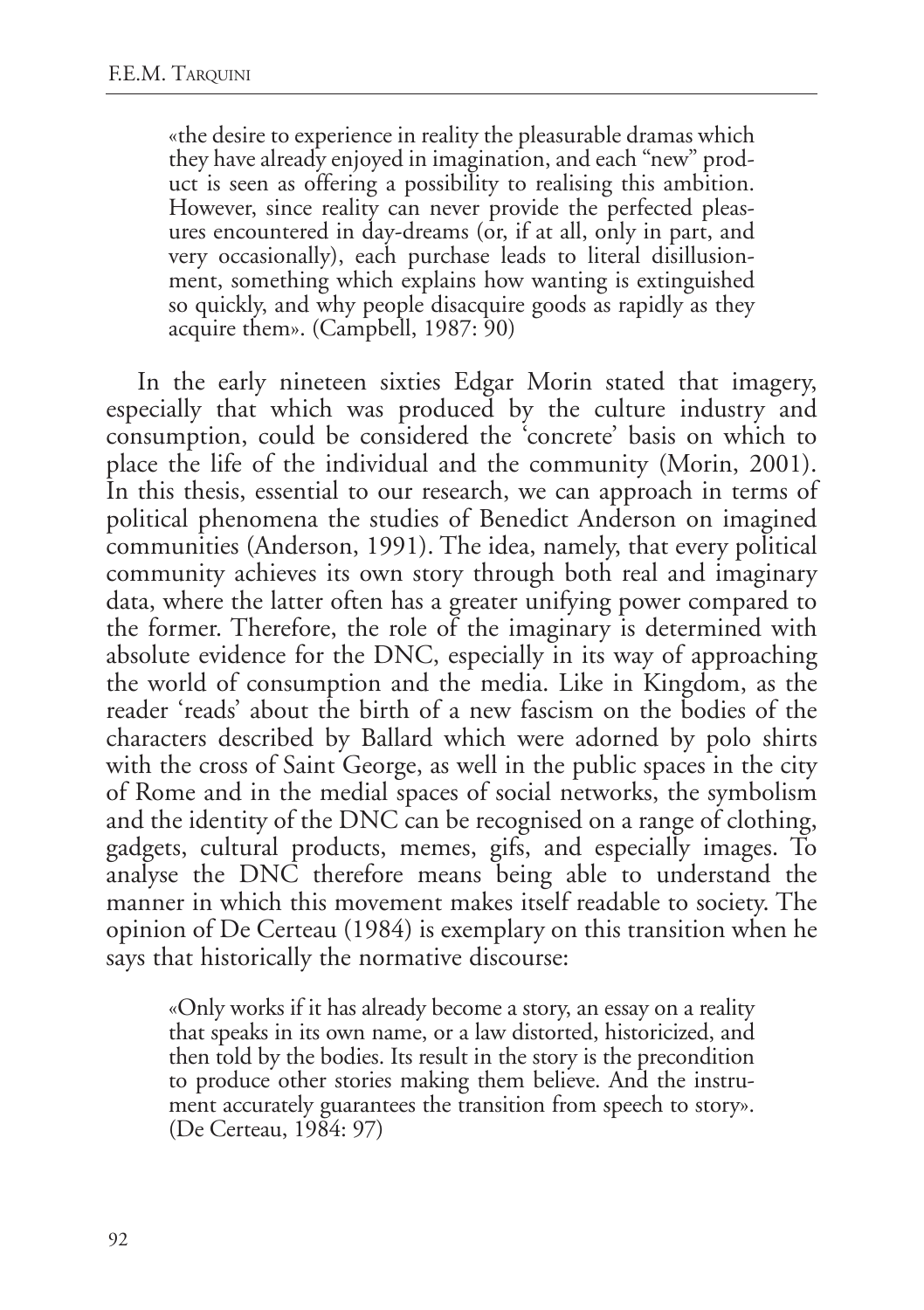The twentieth-century sense of extremism can only feed the 'political' relationship between writing and reading, as it has been described by De Certeau.

## *The centrality of extremism*

On the basis of the read-write relationship De Certeau offered generations of researchers a perfect theoretical interpretation with which to analyse the symbolic power of productive consumption practices, especially within collective aggregations like fun, subcultures, and extremists (Jenkins, 2003; Boyd, 2015). However, today we witness a technological event that forces us to question the 'pace' at which the relationship between the imagery of the media and consumption and the daily lives of people manifests itself. Different types of digital media, particularly social networks, overlap the temporal levels of consumption, utilisation, and reprocessing. Recollection and introspection allowed by the Gutembergian media and mass media (McLuhan, 1962; 1964) are now almost impassable in social networks, since in the whole of the latter the user constantly observes and yet is perpetually being observed. This is of course, in McLuhanian terms, a consequence of the nature of the medium, and not immediately of the content that it is transiting (McLuhan, 1967).

In this way, examining the many blogs, social pages and profiles close to the DNC one easily notices the 'structural' similarity to other web pages dedicated to various topics. The uploaded content is organised according to types and forms *–* text, images, audio-video, links *–* established by the technological device used. The extreme consequence of this precondition is observable in any video produced by this political movement and uploaded to the Internet through YouTube. Inside the frame runs the video recording of a CasaPound rally ahead of the local elections in Rome, at the bottom an ad banner suddenly appears that reminds us about the impending registration deadline of a Master's course at a well-known private communications and design institute. This shows us how in the realm of the Internet a bizarre and very significant cohabitation between extremism and some mundane element of the main stream is now possible (Figg. [3-](#page-5-0)[4\)](#page-5-1).

<span id="page-4-1"></span><span id="page-4-0"></span>Even more interesting is to note how the well-established habits of YouTube users to this kind of advertising insertion by no means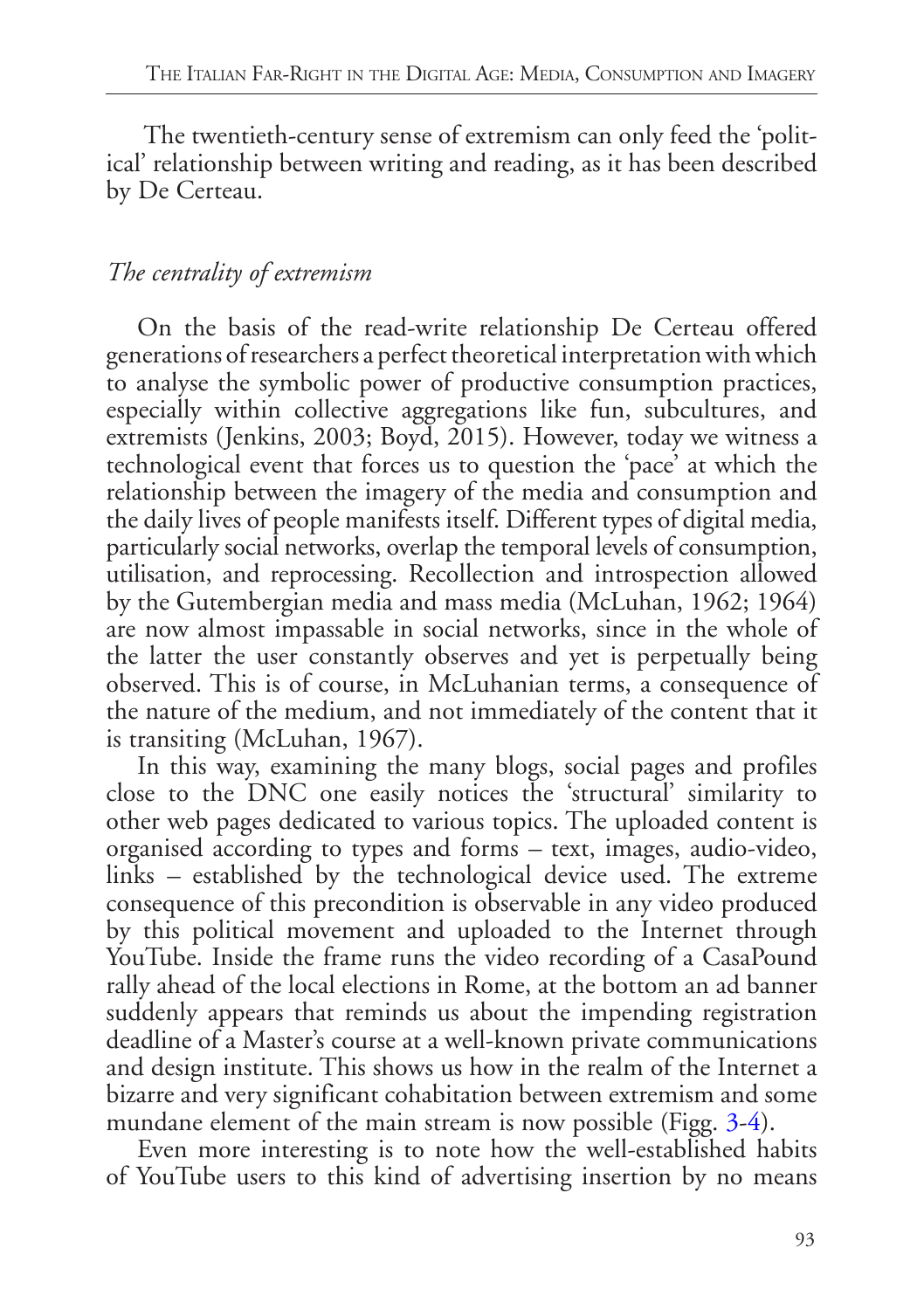<span id="page-5-0"></span>

Fig. 3 *– [CasaPound Poster: Fundraising](#page-4-0) [Campaign](#page-4-0)*

<span id="page-5-1"></span>

Fig. 4 *– [CasaPound Poster: Acknowledge](#page-4-1) [for Facebook Likes](#page-4-1)*

prevents the viewing of the video, nor hinders the political message it conveys. The juxtaposition, this term seems fitting, of the banner on the video of CasaPound, however, shows a clear complex entanglement between political phenomena, political categories, and media processes, especially if one takes into account the good fortune and the meaning that the concept of extremism has enjoyed and continues to enjoy in global scenarios. Is it therefore still possible to evoke the concept of extremism when describing political phenomena of this kind? That's hard to say. Certainly, the Internet's modes of communication, and in particular those of social networks which shape the language of extremism, produce major changes between the latter and the rest of society. This does not mean that the subversive potential and anti-democratic policies of these formations has failed. It simply must be observed, especially for the purpose of a theoretical advance in media studies and the phenomena related to them, as the historical evolution of a concept (extremism) is unaffected by the changing medium through which it is expressed.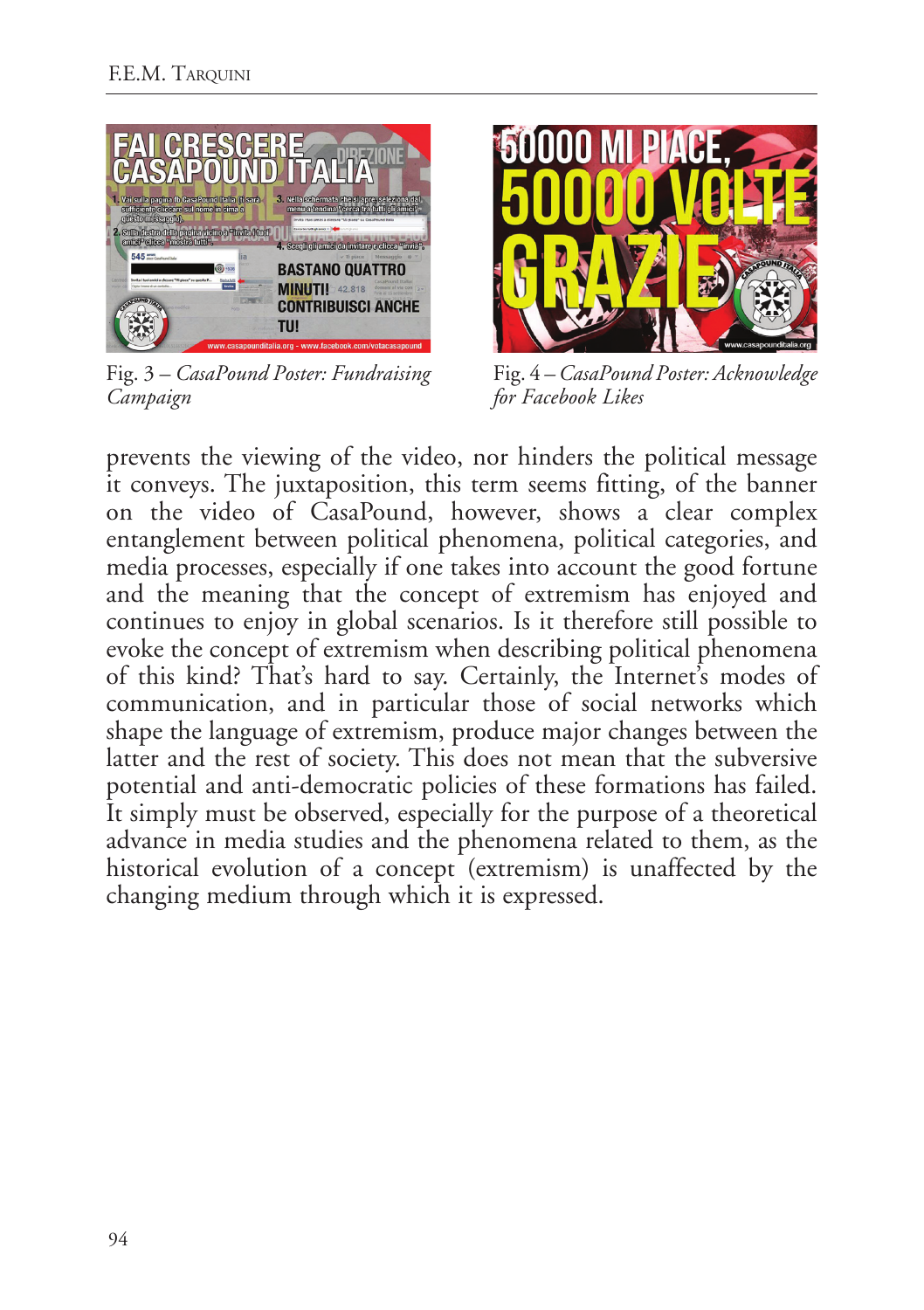**REFERENCES** 

- Agamben, G. (1993). *Infancy and History: The Destruction of Experience*. London: Verso.
- Abruzzese, A. (2001). *L'intelligenza del mondo. Fondamenti di storia e teoria dell'immaginario.* Roma: Meltemi.
- Anderson, B. (1991). *Imagined Communities*. London-New York: Verso.
- BALLARD, J.G. (2006). *Kingdom Come*. London: 4<sup>th</sup> Estate.
- Benjamin, W. (1982). *Das Passagenwerk*. Frankfurt am Main: Suhrkamp Verlag.
- Bey, H. (1991). *T.A.Z. The Temporary Autonomous Zone, Ontological Anarchy, Poetic Terrorism*. New York: Autonomedia.
- CAIANI, M. and PARENTI, L. (2009). The Dark Side of the Web: Italian Right-Wing Extremist Groups and the Internet. *South European Society and Politics,* 14, 273-294.
- Caiani, M. and Kröll, P. (2010). The transnationalization of the extreme right and the use of the Internet. *International Journal of Comparative and Applied Criminal Justice*, 39, 331-351.
- Campbell, C. (1987). *The Romantic Ethic and the Spirit of Modern Consumerism*. Oxford: Basil Blackwell.
- Castells, M. (1996). *The Rise of the Network Society: The Information Age: Economy, Society and Culture,* vol. I*.* Oxford: Blackwell.
- De Certeau, M. (1984). *The Practice of Every Day Life*. Oakland: University of California Press.
- Gruber, K. (1989). *Die zerstrue Avantgarde Strategische Kommunikationim Italien der 70er Jahre*. Wien-Weimar: Böhlau.
- Hebdige, D. (1979). *Subculture. The Meaning of Style*. London: Methuen & Co. Ltd.
- Jenkins, H. (2006). *Convergence Culture*. New York: New York University Press.
- McLuhan, M. (1962). *The Guttenberg Galaxy: The Making of Typographic Man*. Toronto: University of Toronto Press.
- McLuhan, M. (1964). *Understanding Media: The Extensions of Man*. New York: McGraw Hill.
- McLuhan, M. and Quentin, F. (1967). *The Medium is the Massage: An Inventory of Effects*. New York: Random House.
- Meyrowitz, J. (1985). *No Sense of Place. The Impact of Electonic Media on Social Behavior*. Oxford: Oxford University Press.
- Morin, E. (1962). *L'ésprit du temps*. Paris: Éditions Grasset & Fasquelle.